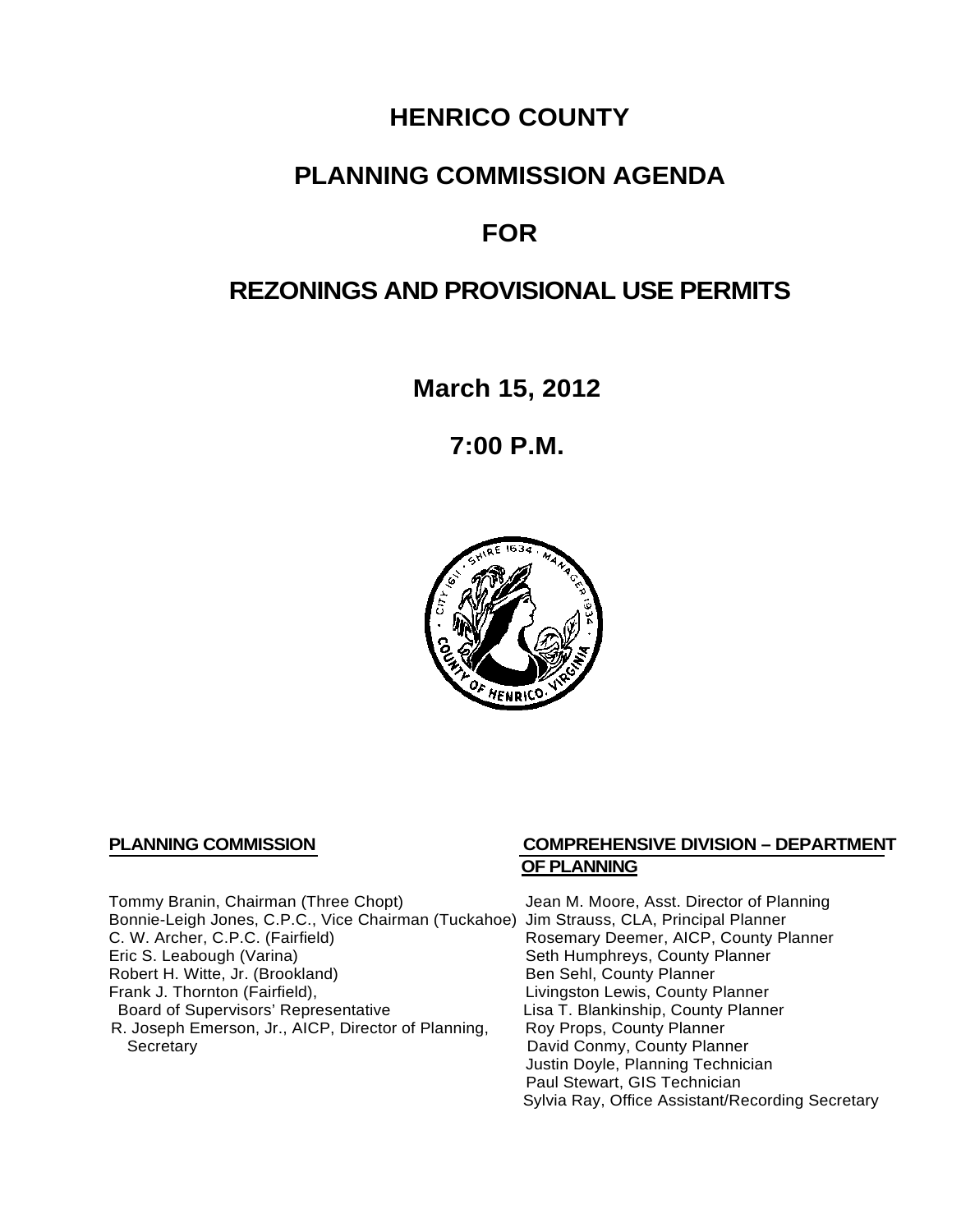# **PLANNING COMMISSION REZONING MEETING FINAL AGENDA MARCH 15, 2012**

**BEGINNING AT 6:00 P.M.**

**CALL TO ORDER:**

PUBLIC HEARING ON CAPITAL IMPROVEMENT PROGRAM: Public Hearing to consider the FY 2012-13 through FY 2016-17 Capital Improvement Program. **Approved**

**BEGINNING AT 7:00 P.M.**

**WELCOME:**

**PLEDGE OF ALLEGIANCE:**

**RECOGNITION OF NEWS MEDIA:**

**CALL TO ORDER:**

**REQUESTS FOR WITHDRAWALS AND DEFERRALS: (1); (0)**

**REQUESTS FOR EXPEDITED ITEMS: (0)**

**CASES TO BE HEARD: (3)**

**PUBLIC HEARING ON ZONING ORDINANCE AMENDMENTS:** ORDINANCE - To Amend and Reordain the Code of the County of Henrico, Section 24-3 Titled "Enumerated," Section 24-11 Titled "Principal uses permitted," Section 24-13 Titled "Accessory uses permitted," Section 24-58.1 Titled "Principal uses permitted," Section 24-96 Titled "Off-street parking requirements," and Section 24-102 Titled "Trailers and trailer parks" to Revise the Regulation of Commercial Vehicles in Residential Areas. **Staff – Ben Blankinship Approved**

## **TUCKAHOE:**

**C-6C-12 Bruce D. Grossberg for Buz and Ned's of Parham and Broad Land, LLC:** Request to conditionally rezone from B-1 Business District to B-2C Business District (Conditional) Parcel 762-753-4189 containing approximately 1.8 acres located at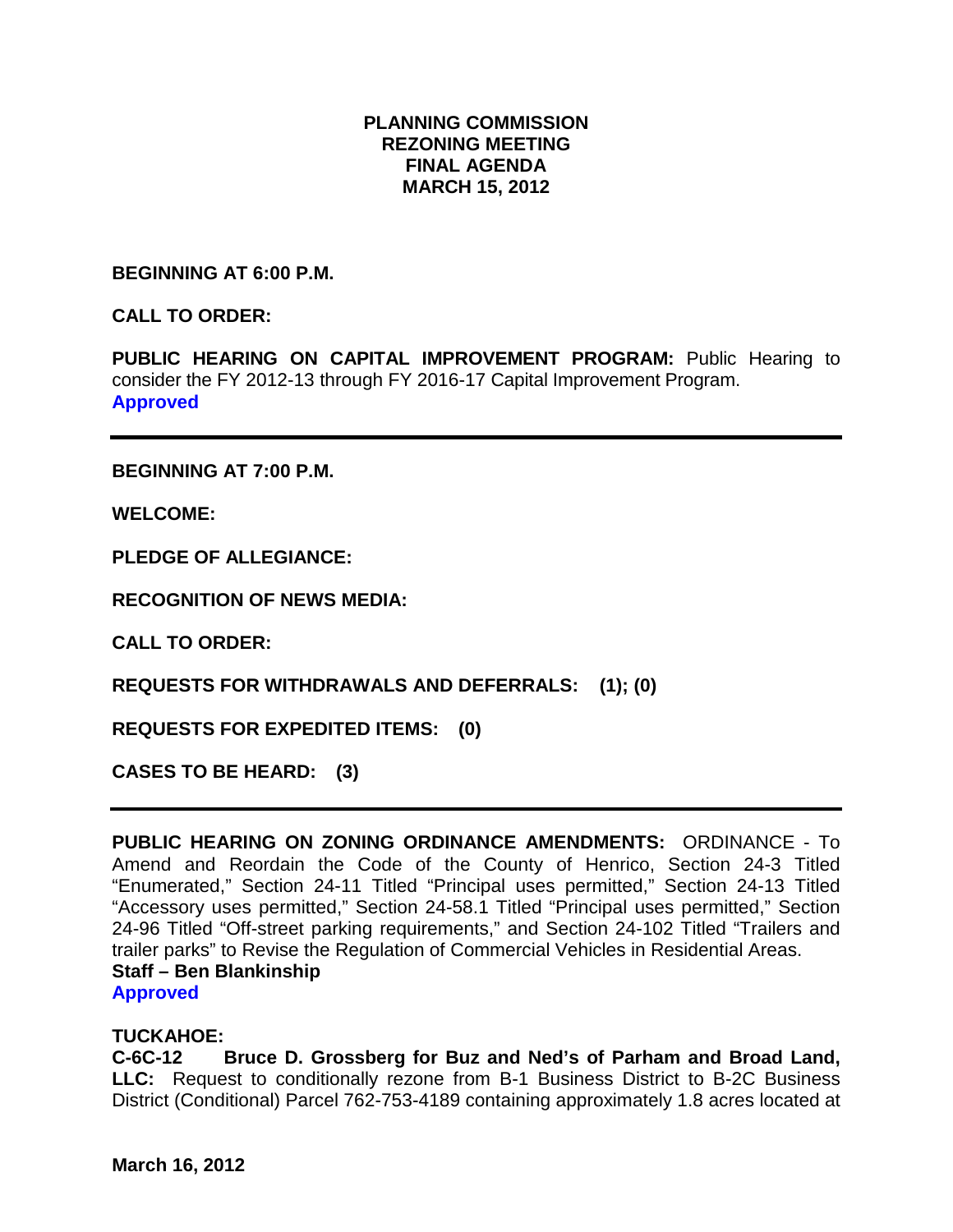the southwest intersection of Old Parham Road and W. Broad Street (US Route 250). The applicant proposes a restaurant with outdoor dining, catering, and retail sales. The uses will be controlled by zoning ordinance regulations and proffered conditions. The 2026 Comprehensive Plan recommends Commercial Arterial. **Staff – Lisa T. Blankinship**

# **Recommended for Approval**

**P-4-12 Bruce D. Grossberg for Buz and Ned's of Parham and Broad Land, LLC:** Request for a Provisional Use Permit under Sections 24-58.2(d), 24-120, and 24- 122.1 of the County Code in order to allow outside dining for a restaurant (Buz and Ned's) on Parcel 762-753-4189 located at the southwest intersection of Old Parham Road and W. Broad Street (US Route 250). The existing zoning is B-1 Business District. The 2026 Comprehensive Plan recommends Commercial Arterial. **Staff – Lisa T. Blankinship**

## **Recommended for Approval**

## **BROOKLAND:**

## *(Deferred from the February 9, 2012 Meeting)*

**C-1C-12 Randy Hooker for Hermitage Investment Group, LLC:** Request to conditionally rezone from R-3 One-Family Residence District to M-1C Light Industrial District (Conditional) Parcel 771-752-7780 containing 9.29 acres located at the southeast intersection of Staples Mill Road (US Route 33) and Hermitage Road. The applicant proposes light industrial, office/warehouse, and specialty retail uses. The uses will be controlled by zoning ordinance regulations and proffered conditions. The 2026 Comprehensive Plan recommends Office, Light Industrial, and Environmental Protection Area. **Staff – Ben Sehl** 

**Recommended for Approval**

## **VARINA:**

None.

**FAIRFIELD:**

None.

## **THREE CHOPT:**

# *(Deferred from the February 9, 2012 Meeting)*

**C-8C-11 Webb Tyler for Dalton Park Land Development Company:** Request to conditionally rezone from R-3C One-Family Residence District (Conditional) to RTHC Residential Townhouse District (Conditional) parts of Parcels 743-763-3572, -3527, 743-764-4622 and -6363, containing 12.2 acres (Parcels 1 and 3) located on the east line of Interstate 295 approximately 630 feet west of the southern terminus of Allenbend Road and on the east line of Interstate 295 approximately 350 feet west of the western terminus of Edinburgh Road and from R-3C One-Family Residence District (Conditional) to R-5AC General Residence District (Conditional) Parcels 743-763-8655, -9269, and 744-763-1576 and parts of Parcels 743-763-3527, -3572, 744-764-2703, 744-763-2190 and 743-764-4622, containing 16.9 acres (Parcel 2) located between the